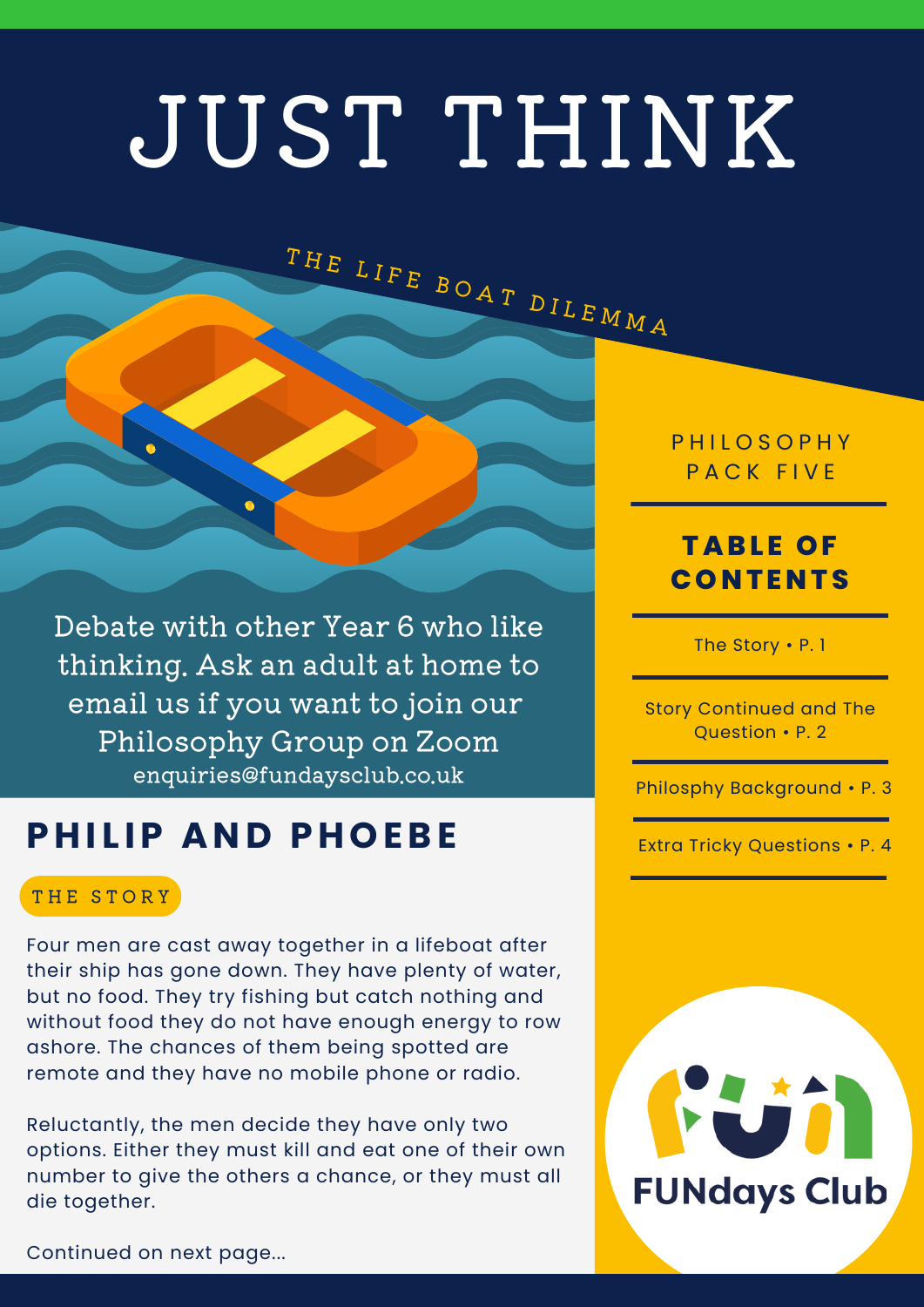## **P H I L IP AND P HOEBE**

### THE STORY CONTINUED

'Obviously, they should eat one of the others,' says Philip, using his cool, logical brain. 'If they don't, four men will die. If they do, only one dies. That's got to be better. They should draw lots, and the loser should be eaten.'

Phoebe, Philip's twin sister, is horrified. 'You can't be serious?' she shouts. 'That's murder! Murder is just wrong! How could you think such a thing? They must all take their chances and die together if needs be.'



## **WHO IS RIGH T ?**

 $\bullet$ 

THE QUESTION

Who is right, Philip or Phoebe?

**WHO IS RIGH T ? AND WH A T WOU L D YOU DO I F YOU WERE**  $C$ **AUGHT IN THIS SITUATION?** 

## IS IT RIGHT TO KILL SOMEONE TO SAVE THE LIVES OF SEVERAL **OT H ERS?**

Discuss this with as many people as you can. When you've thought about this problem carefully, turn to the next page.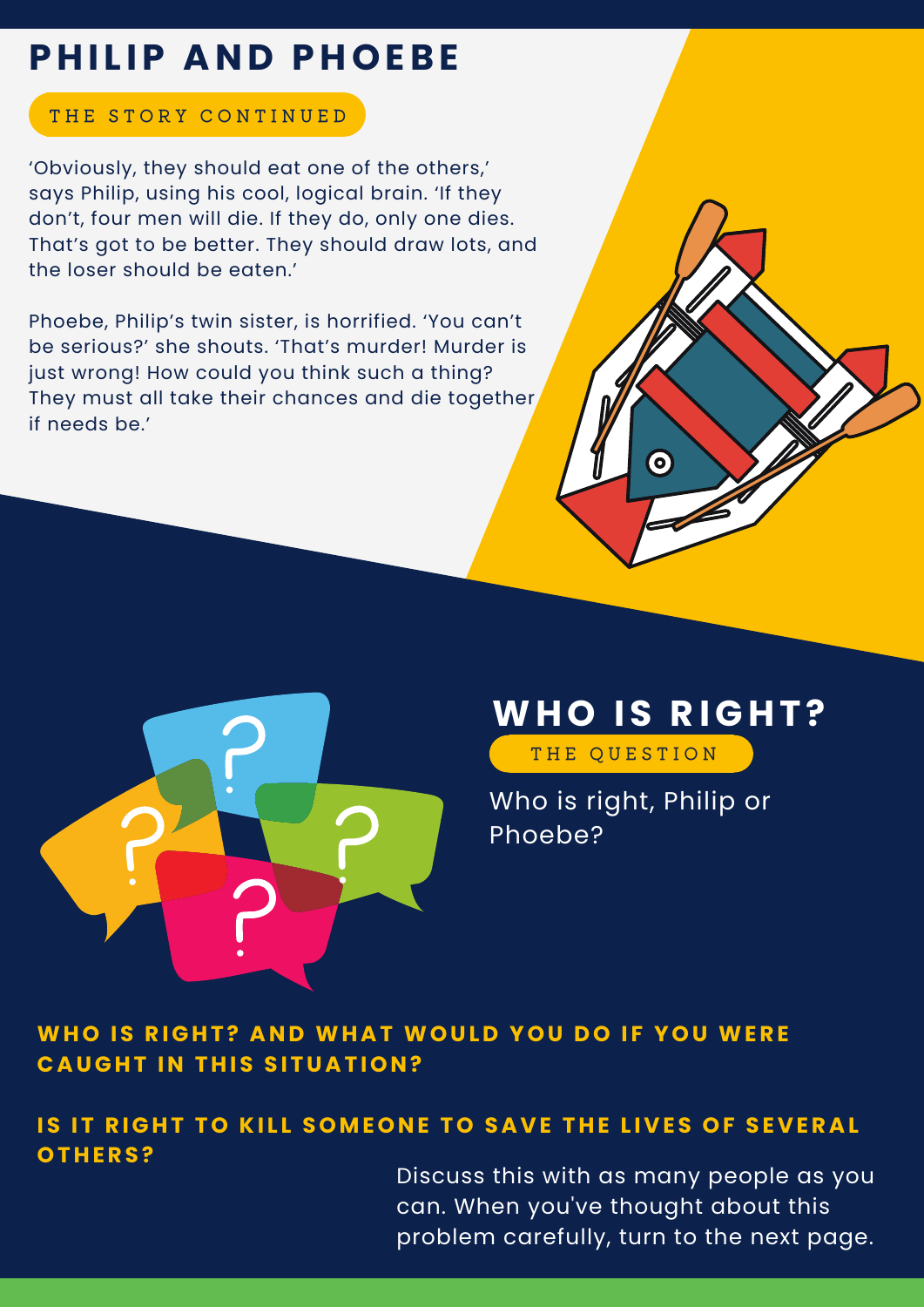## **T H E L I F E BOA T D I L EMMA**

#### P H I L O S O P H Y B A C K G R O U N D

In fact, a similar event happened in 1884 in the South China Seas. After their sailing ship Mignonette went down, Captain Thomas Dudley was left in a lifeboat with first mate Stephens, Able Seaman Brooks and a youth called Parker.

The men decided that Parker should die to save them, as he was the sickest and had no wife or family to support. So Dudley killed him and the other three survived until rescued by feeding on his body.

Dudley and Stephens were later tried for murder, convicted, and condemned to death. However, because of a public outcry, the pair were pardoned and released from prison after serving only six months.

\* \* \*

The solution to this dilemma rests on the answers to two questions:

1. Is survival the most important thing of all, or is it sometimes better to die than to live?

2. Are there some acts which are so wrong that we should never do them, even to save lives?

Some philosophers believe that killing an innocent person is simply wrong, whatever the situation. Better to die with your honour intact, they argue, than to live the rest of your life with the memory of such a terrible act on your conscience. Doing the right thing is more important than life itself.

But other philosophers disagree. They define "the right thing to do" as being what leads to the best outcome. In this case, killing one of the men to save the others leads to a better outcome – fewer deaths – so it is the right thing to do, they say. According to these philosophers, "right" depends upon the situation, and no act can be ruled out completely in advance.

There is, of course, another possible solution if you had been in the lifeboat: volunteer to die so that the others could live. All of us wonder if, when faced with a similar situation, we would have the courage to lay down our lives for our friends in this way.

## **T H E QU EST ION**

This debate is ongoing and will probably take you beyond philosophy. Good luck! **DISCUSS WITH AS MANY PEOPLE AS YOU CAN...**